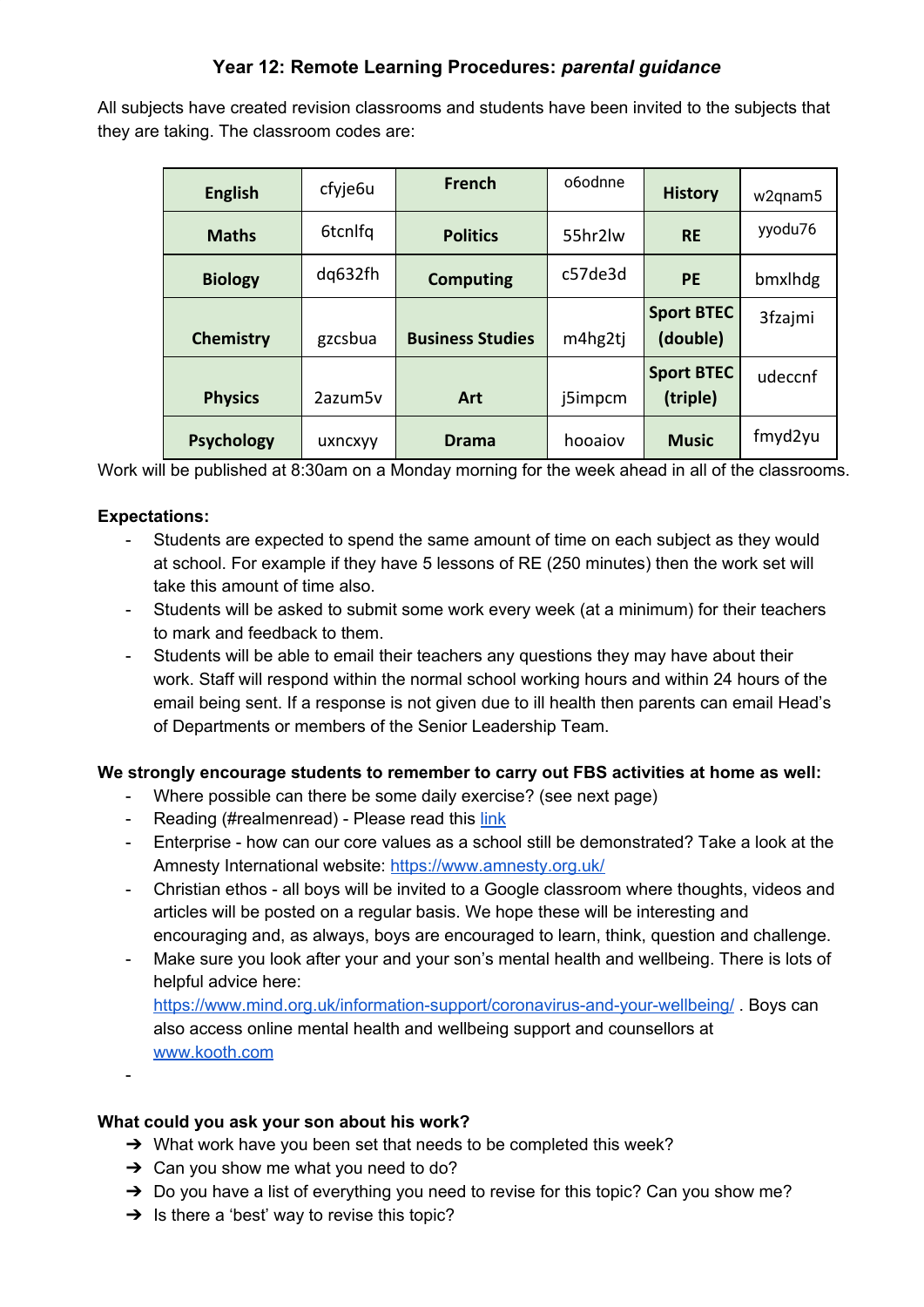# **Year 12: Remote Learning Procedures:** *parental guidance*

- → How will you memorise these things for your next exam?
- → Are there some questions I can ask you to help test your knowledge?
- $\rightarrow$  What do these questions look like in the A Level?
- → Are there practice exam questions you can complete for this topic? How much time should you spend on them? Shall I time you?
- → What other materials can you use to support your work in this subject?